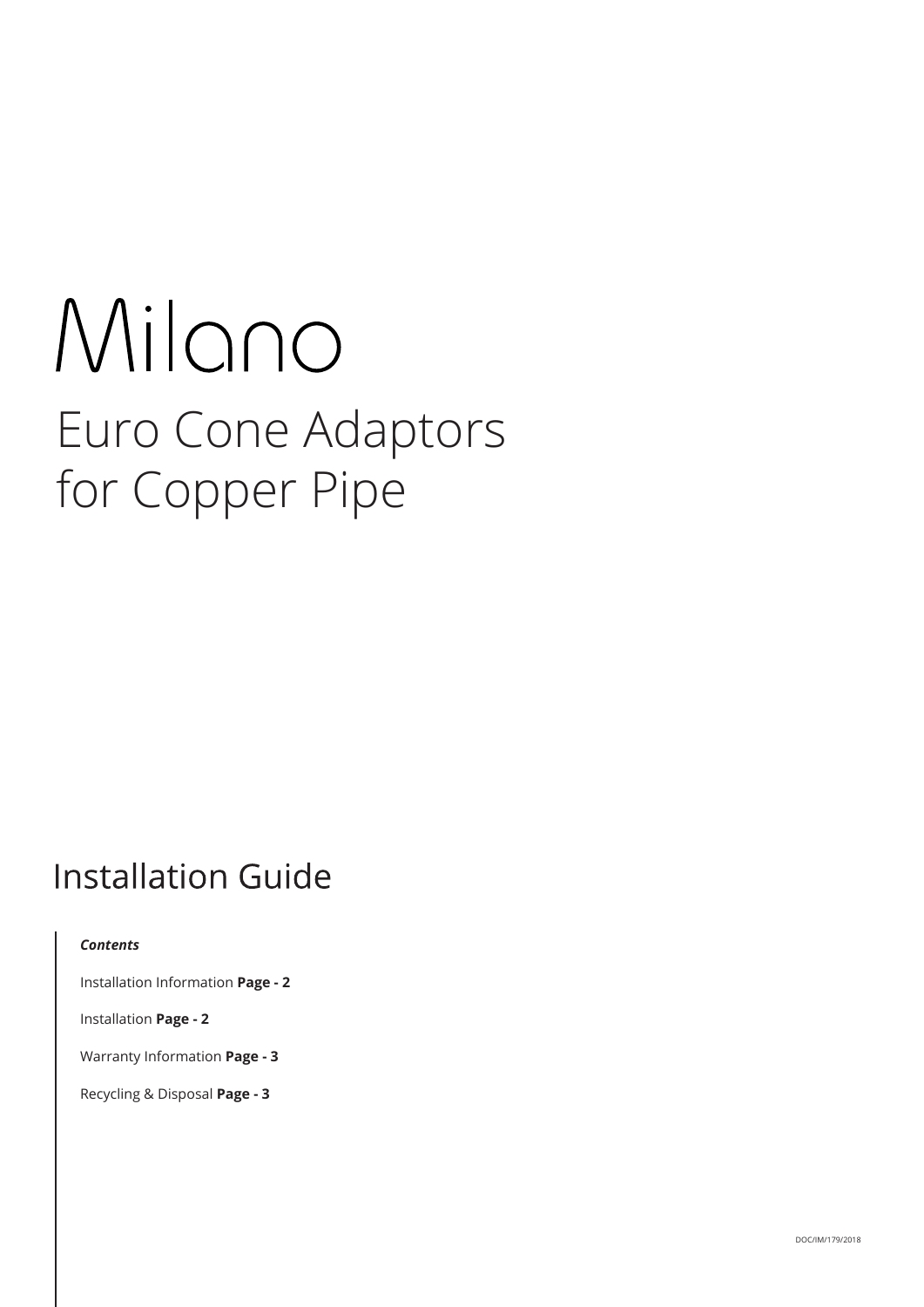#### *Please read carefully...*

Perform a precise and perpendicular cut of the tube, free from burrs, using a special pipe cutter.  $\boldsymbol{\nu}$ 

Check that there are no traces of burr and waste inside the tube.  $\boldsymbol{\nu}$ 

Mount the elements that make up the fitting in the order and shown in the drawing below.  $\boldsymbol{\nu}$ 

Take the nut and screw it by hand until it is possible and then thoroughly with the appropriate key.  $\boldsymbol{\nu}$ 

It is absolutely forbidden to lubricate the rubber parts with mineral oils or greases: the epdm compound is  $\boldsymbol{\ell}$ compatible only with silicone based lubricant.

**Suitable for use with Plastic and multilayer pipes and copper. Max working pressure ‑ 10 Bar / 145 PSI. Max temperature ‑ 95<sup>o</sup>C**

#### Installation